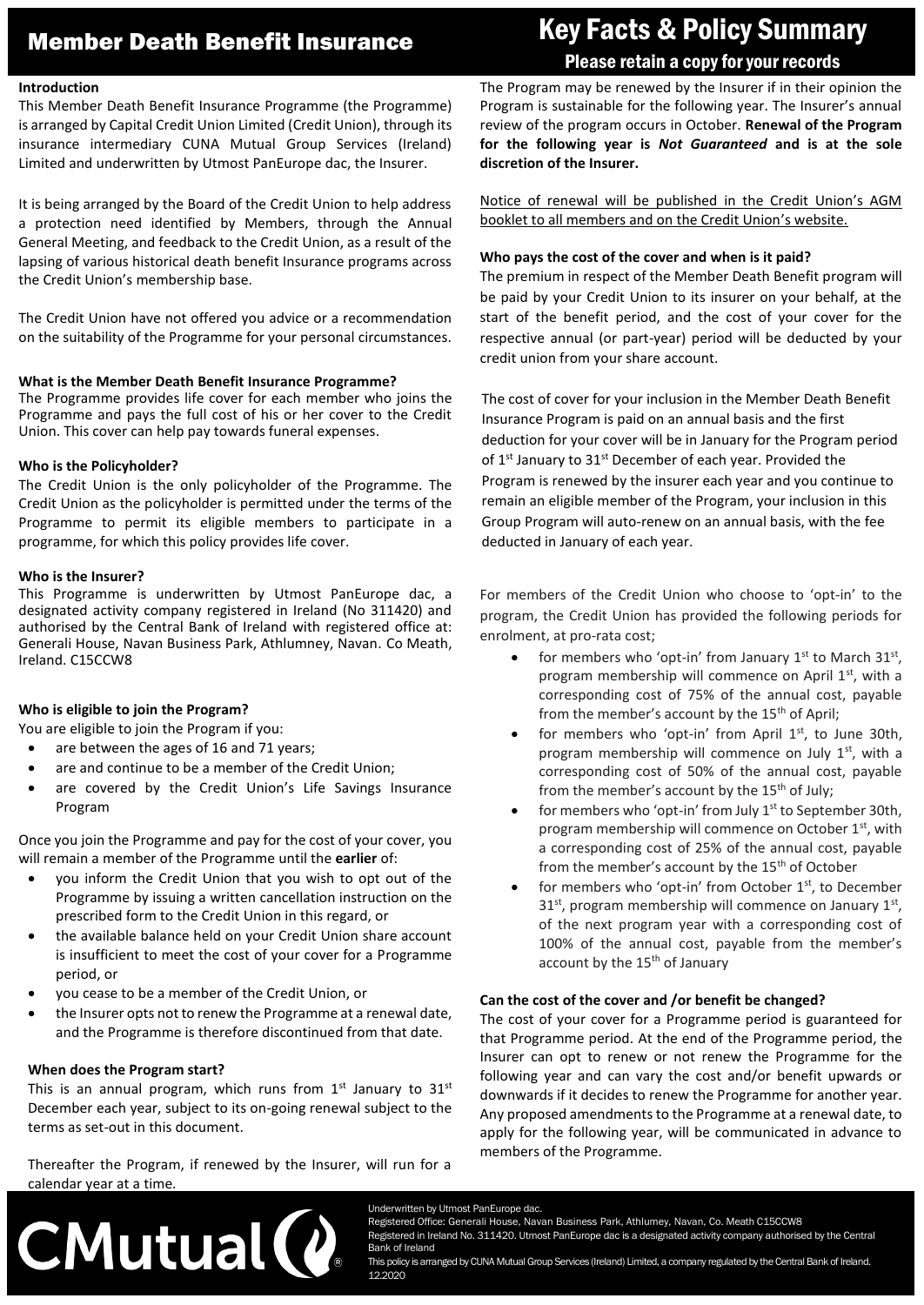# Member Death Benefit Insurance

# What happens if you want to leave the Programme?

Your participation in the Credit Union's Member Death Benefit Insurance Programme auto-renews on an annual basis, if the Programme is renewed by the Insurer. However, you can stop paying for this cover and leave the Programme at any time, by providing a written cancellation instruction to the Credit Union. The Programme does not have a cash or surrender value. In the event of cancellation of your membership of the Programme, any payments for the cost of your cover taken by your credit union from your share account for a Programme period will be refunded to your share account, less a pro rata charge for the time you were covered by the Programme during that Programme period.

# **What is the death benefit under the Programme?**

The Programme pays a fixed monetary benefit on the death of a Credit Union member who is a member of the Programme at the date of death and has paid the full cost of his or her cover to the Credit Union for the Programme period in which the member's death occurs.

The benefit is  $£3,250$ . The benefit may be varied by the insurer at a subsequent renewal date; any proposed amendment to the Program benefit at a renewal date will be communicated in advance to members of the Program.

### **Who will receive the death benefit?**

Where the Insurer admits a death claim on the Programme, the death benefit will be paid by the Insurer to the Credit Union, for payment into your Account.

# **Significant Features & Benefits**

- **guaranteed acceptance without medical** provided you are a member of the Credit Union, joined before your 71<sup>st</sup> birthday, are or were a member of the Credit Union's Life Savings Insurance scheme, opted to join the Programme, are a resident in the permitted Geographical Area and subject to the medical terms and conditions that apply;
- **life cover** the fixed sum is payable on death of a member covered by the Programme at the date of his or her death, where the cause of death is not excluded under the conditions stated below in 'Significant and Unusual Exclusions & Limitations'.

### **Significant and Unusual Exclusions & Limitations**

The life cover under the Programme is **not** payable if you die, while a member of the Programme, as a direct result of:

- Insurrection or any act of war, declared or undeclared, or service in the armed forces of any country, revolution, terrorism, usurped power or action taken by the governmental authority in hindering or defending against any of these;
- Nuclear reaction, radiation or radioactive contamination;
- An illness or injury that occurs within the first 6 months of your cover, where you received medical advice, consultation or treatment for that illness or injury within the 6-month period prior to your commencement of cover;
- Suicide within 12 months of the commencement date of cover, whether the person who has died is sane or insane;
- The illegal use of drugs and/or alcohol or the abuse of legal drugs or drugs prescribed by a medical doctor;

 $CMutual(Q)$ 

# Key Facts & Policy Summary Please retain a copy for your records

- Where death has occurred in the commissioning of any criminal activity; or
- Flying in an aircraft except as a passenger or crew member of a commercial airline licensed as a common carrier.

# **No benefit is payable if**

- You misstated your age to the Credit Union and your correct age at the time you joined the Credit Union exceeded 71; or
- You die outside the Geographic Area (Western Europe, USA, Canada, Australia and New Zealand) unless on holiday with documented arrangements to return within 31 days.
- You stop for any reason refunding the Credit Union for the cost of your cover and your cover ceases.

Inflation may, over time, reduce the effective value of the €3,250 life cover.

### **Meeting the cost of this Programme**

You should ensure that you maintain sufficient balance of available funds in your Credit Union share account in order to meet the cost of your cover under the Member Death Benefit Programme.

The annual cost of the Programme thereafter, if renewed by the insurer, will be notified to all members in the Programme by the Credit Union at the time of the Annual General Meeting, through the AGM notice, and will be deducted from your share account in January of each recurring year.

### **Law applicable to the policy**

The law of Ireland will apply to this Programme.

# **How to make a Complaint**

It is objective of Cuna Mutual Group Services (Ireland) Ltd and Utmost PanEurope dac to at all times provide you with first class service but there may be times when you feel that this has not been achieved.

### **You can make a complaint by:**

- Phoning the CMutual Member Death Benefit Administration Team on 01 553 3570; or
- Writing to us at: Suite 511, The Capel Building, Mary's Abbey, Dublin 7 or;
- E-mailing the CMutual a[t insurance@cmutual.ie](mailto:insurance@cmutual.ie) or
- Contacting to Utmost PanEurope dac, Generali House, Navan Business Park, Athlumney, Navan. Co Meath, Ireland. C15CCW8 Phone: +353(0)46 9099700

Email: enquiries @utmost.ie

If you are not satisfied with how Cuna Mutual Group Services (Ireland) Ltd or Utmost PanEurope dac have handled your complaint made to them, you can refer your complaint to:

> Financial Services and Pensions Ombudsman Lincoln House, Lincoln Place, Dublin 2 D02 VH29

# Underwritten by Utmost PanEurope dac.

Registered Office: Generali House, Navan Business Park, Athlumey, Navan, Co. Meath C15CCW8 Registered in Ireland No. 311420. Utmost PanEurope dac is a designated activity company authorised by the Central Bank of Ireland

This policy is arranged by CUNA Mutual Group Services (Ireland) Limited, a company regulated by the Central Bank of Ireland. 12.2020